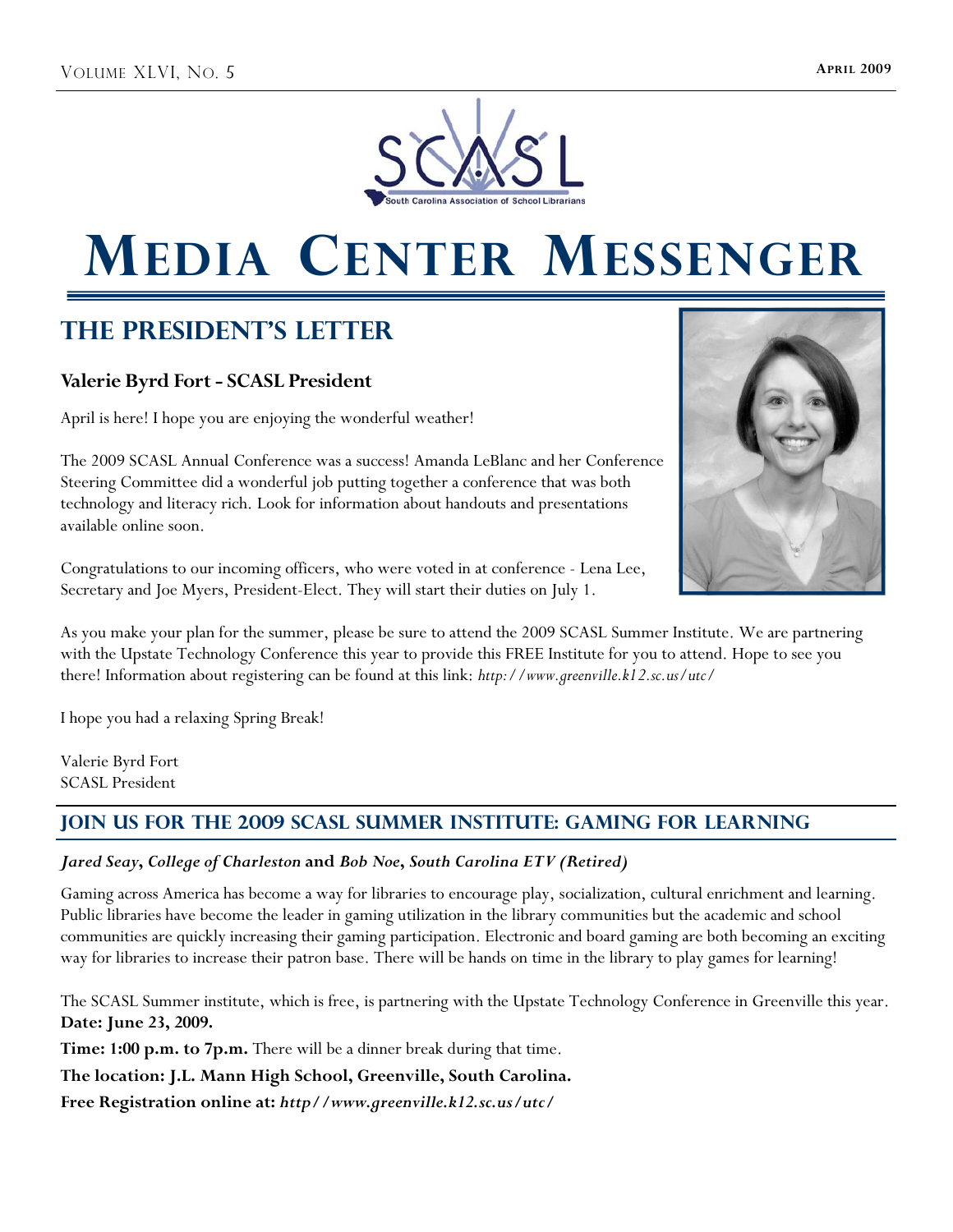## **2008-2009 Dates**

## **April 2009**

National School Library Media Month

- 13-17 National Library Week
- 16 South Carolina Read In!
- 30 El Dia de los Ninos/El Dia de los Libros

## **May 2009**

11-12 Library Legislative Day Washington, D.C.

## **June 2009**

23 Upstate Technology Conference SCASL Summer Institute

## **November 2009**

4-8 AASL National Conference & Exhibition Charlotte, NC

## **In This Edition**

| Coming Soon To A Vehicle Near You 3 |
|-------------------------------------|
|                                     |
|                                     |
|                                     |
| Are We Behind the Times5            |
|                                     |
|                                     |
|                                     |
|                                     |
|                                     |
|                                     |
|                                     |
|                                     |
|                                     |

## **Keep In Touch**

## **SCASL:**

Mailing Address: SCASL PO Box 2442 Columbia, SC 29202 Physical Address: Capitol Consultants 1122 Lady Street, Suite 1115 (NBSC Building) Columbia, SC 29201 Phone: 803.252.1087 Fax: 803.252.0589 Email: Donald Wood, dwood@capconsc.com Web Page: *www.SCASL.net*

## **SCASL listserv:**

To subscribe: Address: *listserv@listserv.sc.edu* Subject: Leave blank Message: Subscribe SCASL-LS yourfirstname yourlastname

## **The** *Media Center Messenger***:**

Send all suggestions, corrections, articles and ideas to Laura Jackson at *jmoggles@hughes.net.* 

### *Other important addresses:*

**SC Dept. of Education:** www.sde.state.sc.us **SCLA:** www.scla.org **SC State Library:** www.statelibrary.sc.gov **ALA:** www.ala.org **AASL:** www.ala.org/aasl

## SCASL MISSION STATEMENT

The South Carolina Association of School Librarians advocates professional excellence, facilitates collaboration and develops leadership to ensure that school library media programs are integral to teaching and learning in every South Carolina school.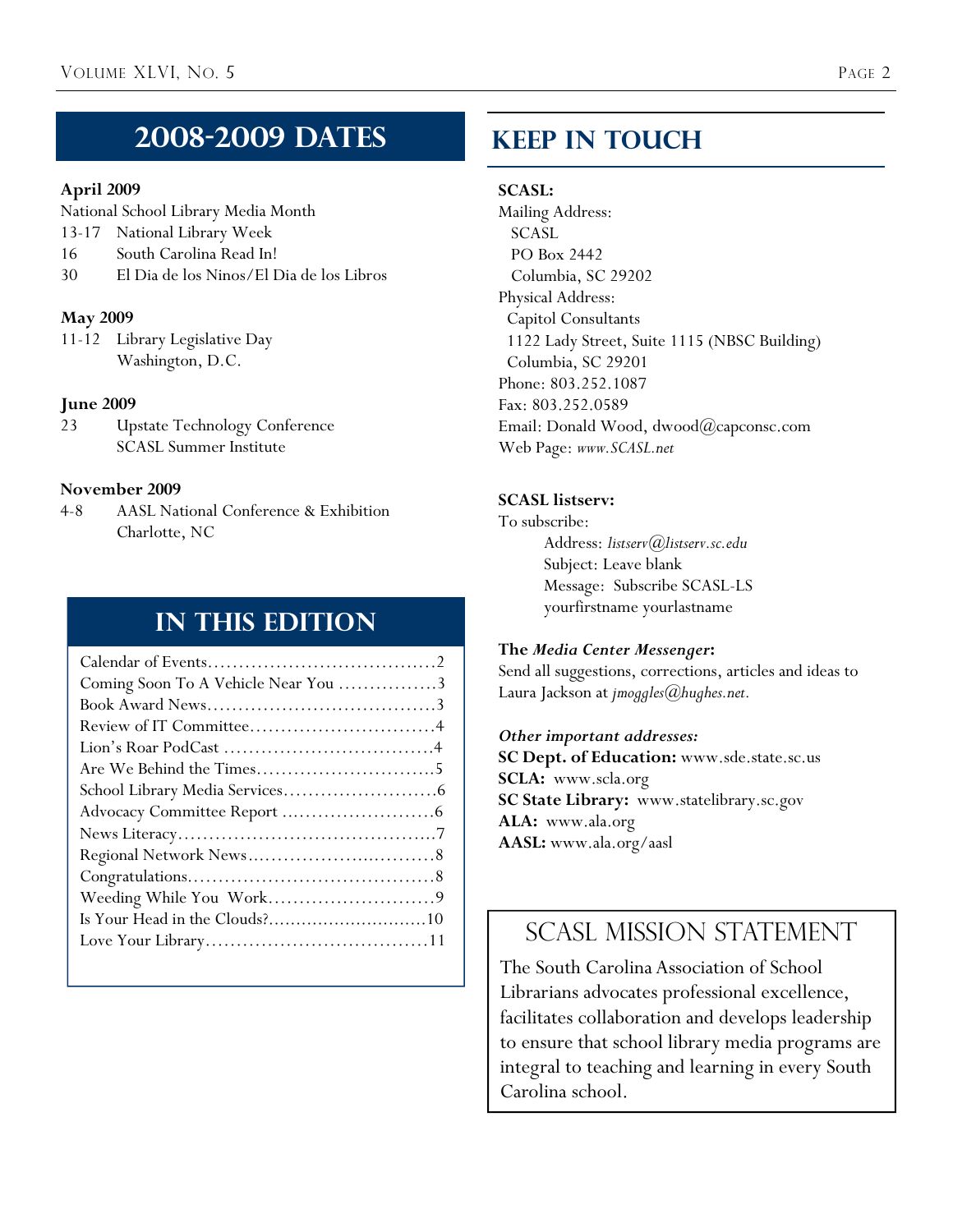## **Coming Soon to A Vehicle Near You!**

In a climate of economic uncertainty, both school and public libraries are often at the forefront of budget cuts as school districts, local and state municipalities are forced to make tough decisions. Libraries and the roles they play are easily dismissed by those whose policies dictate funding. What may appear as a lack of a cohesive front is one of the many issues that have contributed to this phenomenon. Also, the lack of a broad platform, from which to reach a wide audience has severely handicapped many of our initiatives. In an attempt to address these issues, the Public Awareness Committee, in conjunction with the Public Library Association, will be launching a Support Libraries License Plate later this year.

Semaphore, Inc. (advertising, marketing, branding, public relations and Internet development firm) helped with the design of this license plate. Lena M. Lee, public awareness officer SCASL and Curtis Rogers, SC State Library served as consultants for their respective organizations working with Semaphore staff on the design for this plate. Current law requires that license plates representing a non-profit display the non-profits name on the tag. To make the plate more accessible the generic design requires a legislative act. Representative Branham, Transportation Sub-Committee Chair of the House Education and Public Works Committee, has agreed to sponsor legislation for a library license plate. At this time the cost of the plate has yet to be determined.

Numerous groups, both state and private, have used the license plate as a tool for both fund raising and awareness successfully. As librarians, the Public Awareness Committee feels we can also benefit from the popularity of personal plates while increasing our public profile.

Lena Lee Public Awareness Chair *lelee@richlandone.org* 

## **Book Award News**

### **The Results: 2008/2009 Book Award Winners**

**Picture Book Award** *Hero Cat* by Eileen Spinelli **Children's Book Award** *How to Steal a Dog* by Barbara O'Connor **Junior Book Award** *Cracker: the Best Dog in Vietnam* by Cynthia Kadohata **Young Adult Book Award** *New Moon* by Stephenie Meyer

### **Banner Winners**

### **Picture Book Award**

1st Place - *Superhero ABC* submitted by Milly Hart at Heathwood Hall Episcopal School 2nd Place - *Chickens to the Rescue* submitted by Abby Cleland at 96 Primary School 3rd Place - *Fancy Nancy* submitted by Mary Louise Brown at McLaurin Elementary School **Children's Book Award**  1st Place - *The Winners Walk* submitted by April Timmerman at Edgewood Middle School 2nd Place - *Earth Dragon Awakens* submitted by Susan P. Lane at Moore Intermediate School 3rd Place - *Roxie and the Hooligans* submitted by Blanche Fowler at Oakbrook Middle School

### **Junior Book Award**

1st Place - *Crossing the Wire* submitted by April Timmerman at Edgewood Middle School 2nd Place - *The Softwire Virus on Orbis 1* submitted by Lee Jordan at AR Rucker Middle School 3rd Place - *Crossing the Wire* submitted by Maxine Whitney at Gregg Middle School **Young Adult Book Award**  1st Place - *Sold* submitted by Jackie Rapp at 96 High School 2nd Place - *New Moon* submitted by Maxine Whitney at Gregg Middle School 3rd Place - *Copper Sun* submitted by Donna Shuler-Rodin & Melissa Simmons at Timberland High School

Lisa Conrath SCASL Book Awards Chair *Ewm1573@yahoo.com*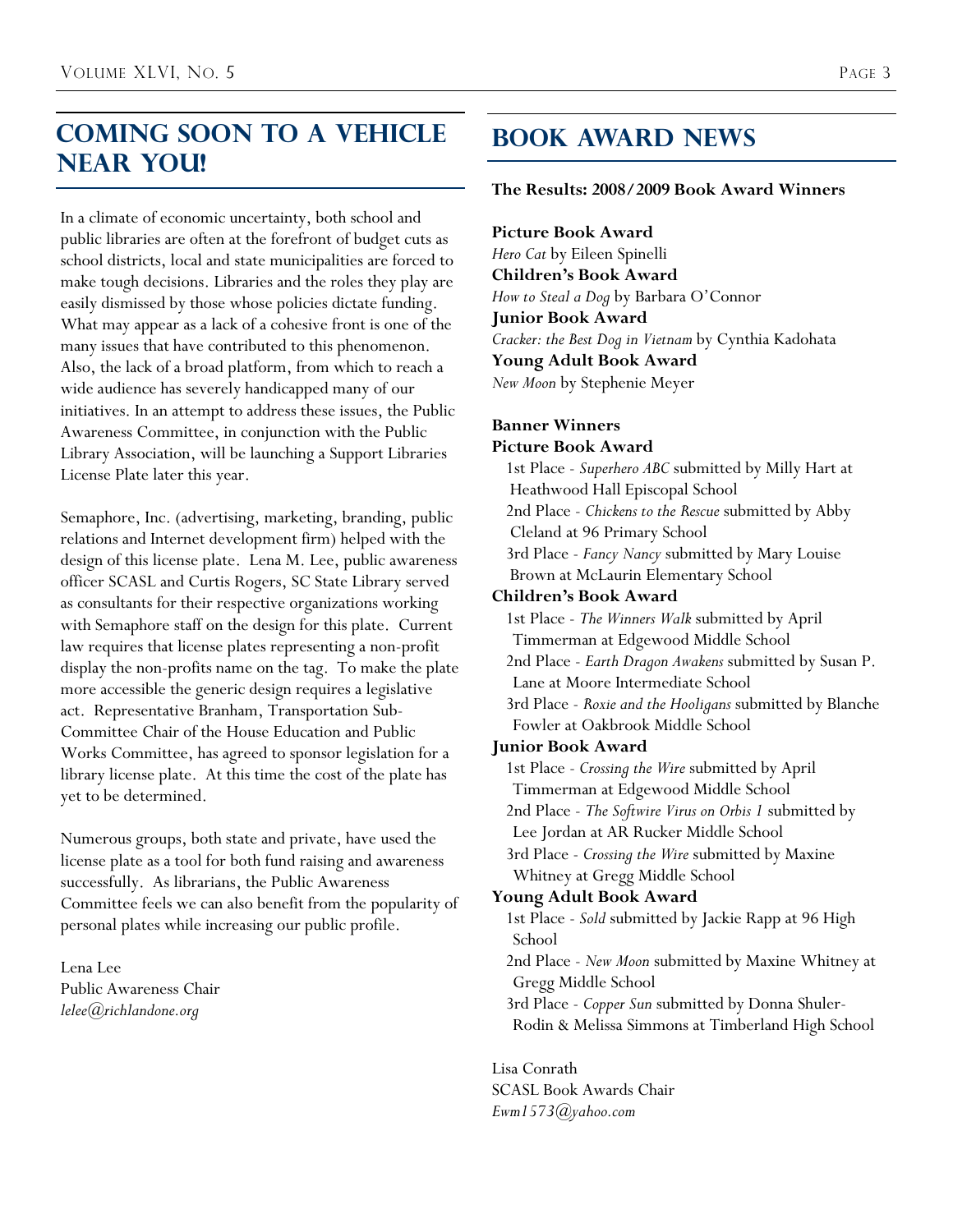## **Pioneers Breaking New Ground for the future Year in review of the IT Committee:**

I have enjoyed my time as the chair of the Information Technology Committee and would like to thank this year's committee for all their hard work. The members this year were Alice Brice, Diana Carr, Julia Davis, Karen Faulkenberry, Heather Loy, Liz Martin, Susan McNair, Cathy Nelson, Angela Price, Julie Putnam, Gloria Taliaferro, Donna Teuber and Linda Waskow.

Together we have raised the bar for future IT Committees. We were able to offer: Two webinars:

- Twilight book discussion: hosted by Susan McNair and Karen Faulkenberry, this webinar was conducted in Oct. 2008 and was attended by approximately 25 SCASL members.
- How to Ning: hosted by Julie Putnam this webinar was conducted in March 2009 and was attended by approximately 25 SCASL members.

A Ning (*www.myscasl.ning.com*) was created by Julie Putnam after a suggestion came from the listserv. This was created within hours of the suggestion and now has approximately 323 members. The Ning is a great place to post pictures, videos, start a discussion, and join or create a group. So start SCASL talking, please come on over and join in the fun.

The culmination of a great year was SCASL LIVE, the streaming of three conference sessions on Ustream.

- Session 1: Can we work together? Using Collaborative Tools
- Session 2: Standards for the 21st Century Learner

Session 3: Let's go Global with Voicethread!!

These sessions are still available to view on our Ning.

Thanks once again for this opportunity to serve and collaborate with all these talented members.

Anne C. Lemieux IT Chair 2007-2009 *anne.lemieux@kcsdschools.net*

## **Keep Up to Date with the Lion's Roar Podcast**

The Lion's Roar, South Carolina State Library's library news and events podcast, now features special editions so that you can hear from South Carolina authors. Each podcast highlights recent news and information of importance to South Carolina's library community, a featured library-related Website, and upcoming events.

Listeners can directly subscribe or listen to the podcast at *http://feeds2.feedburner.com/sc/rDcW*. Listeners can also subscribe to the Lion's Roar via iTunes. Just search for South Carolina State Library in the iTunes store.

If your library or organization would like to have your news items considered for inclusion in the podcast, please contact Communications Director, Dr. Curtis R. Rogers at *crogers@statelibrary.sc.gov* or 803-734-8928.

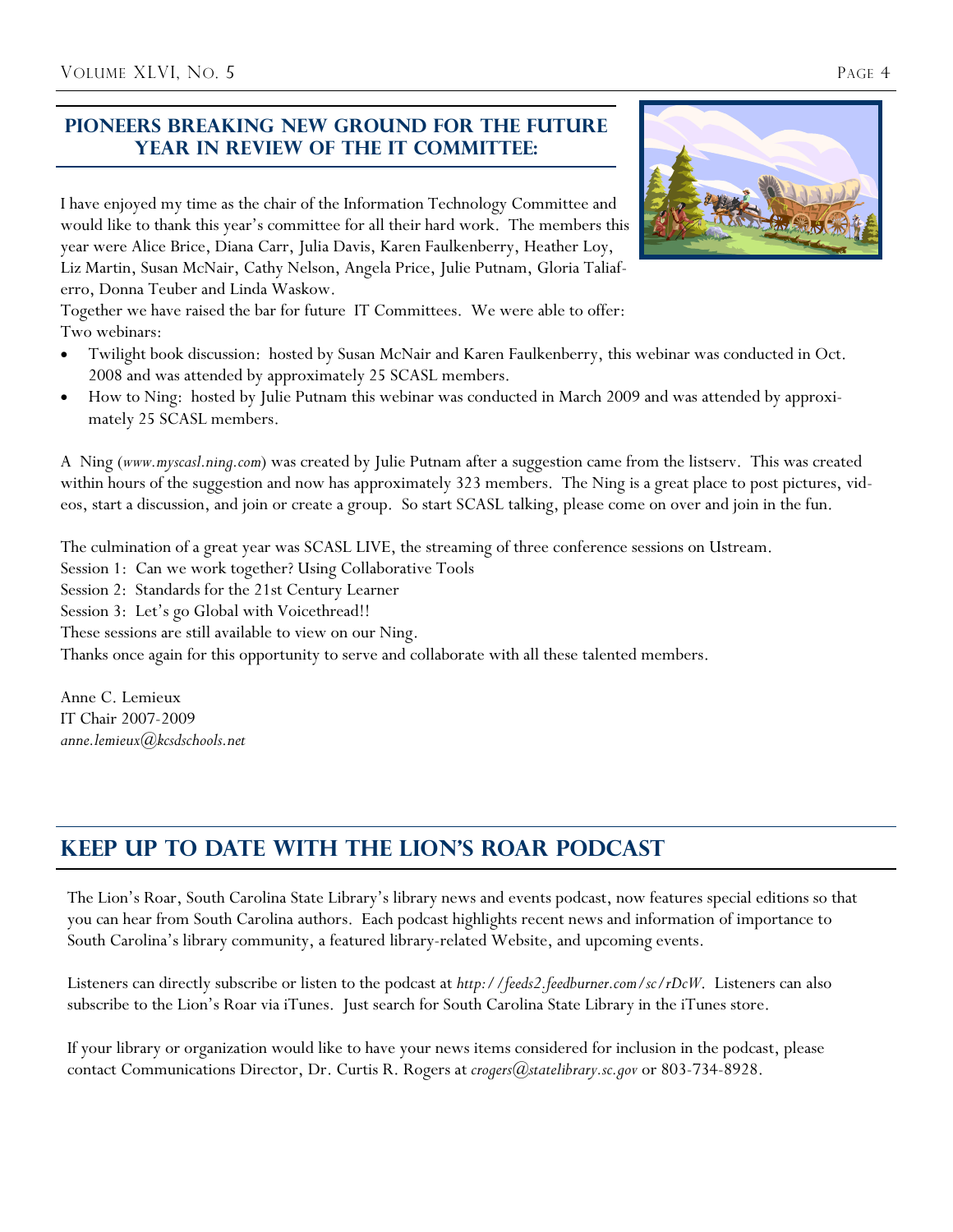## Are We Behind the Times? by **JULIETTE ABATE**

Accelerated Reader… The mention of the program sparks a debate. Maybe that's why it was a packed house in both of the concurrent sessions during the SCASL conference in Greenville. Blythe Academy of Languages in Greenville has found another way to improve reading, led by media specialist Margot Stewart and Instructional Coordinator Becky Lauder.

They began their presentation with a quote from "The Case for Late Intervention" in the October 2007 *Educational Leadership*: "Free voluntary reading means reading because you want to: no book reports, no comprehension questions, and the freedom to put the book down when it is not right for you. It is the kind of reading nearly all literate adults do all the time." When the principal said these students are tested enough, they decided to create their own program so that students read different genres, write about their reading, reading becomes its own reward, and it's free.

They gave up on the Accelerated Reader program for many reasons including that AR limited students to reading specific books and genres, students read for the tests only, there was a decline in reading test scores and it was an easily manipulated system. There were also various problems such as AR driving the school reading program, students not reading across the collection, teachers using AR as an instructional crutch, students expecting to be rewarded for reading and, finally the expense of the program. They decided to create a selfselected reading program that offers the rewards of reading in order to increase student achievement and create life-long learners. According to Margot Stewart, "Do you think we met with resistance? You bet we did!"

The entire reading culture of the school had to change. The support of the principal, Dr. Sandra Griffin, was a huge component. They began by putting the media center back into correct arrangement: yes it had been arranged by AR level. They removed any outside labels of reading level, maintained a flexible schedule, and then established a Lexile based reading program. Each grade level decided on the goals, that is, for the number of books, in various genres that children should read per quarter. Instead of using tests they began using response journals; this encourages higher level thinking skills. Then at the end of the year, all students that met or exceeded their MAP reading goal were given \$2 to spend at the half-price book fair which was supported by the

### PTA.

The results of this program speak for itself. During the first year of implementation about 50% of students in grades 2 thorough 5 met or exceeded their MAP reading goals. The 2008 Report Card absolute rating went up from average to good and the growth rating went from below average to good. Overall circulation went up and non-fiction circulation increased by 15%.

"I think the big thing is intrinsic motivation. We need to go beyond AR and develop intrinsic motivation to read instead of reading for prizes." said Jane Speight from W. A. Perry Middle School. When students are able to choose and read books that interest them, they develop intrinsic motivation. One of the main components of this program is allowing for freedom of choice. The instructional coordinator, Becky Lauder said, "The students were excited about having freedom."

Let's look to AASL's stances on reading. Position Statement on the Role of the School Library Media Program. "…the importance and value of the freedom to read, view, and listen and sends a message to students that in America, they have the right to choose what they will read, view, or hear and are expected to develop the ability to think clearly, critically, and creatively about their choices rather than allowing others to do this for them."

Position Statement for Access to Resources and Services in the School Library Media Program states, "Major barriers between students and resources include but are not limited to imposing age, grade-level, or reading-level restrictions on the use of resources."

Media specialists who attended the session were inspired and hopeful after hearing Blyth Academy's success story. Will Strait of Spartanburg Day School said, "If the principal can back you up, it can work." So how can you get your principals to back you up? Look at the research and become knowledgeable and show them the data. Another good point to make during these economic times is budget issues; what is the cost of the AR program? In a school of 300 students it would cost almost 6,000 dollars, for startup, training, maintenance, and hosting. In case of yearly maintenance after that it would cost about 1,600 dollars per year. In times where budgets are shrinking, we need to make sure that our budgets are being used wisely.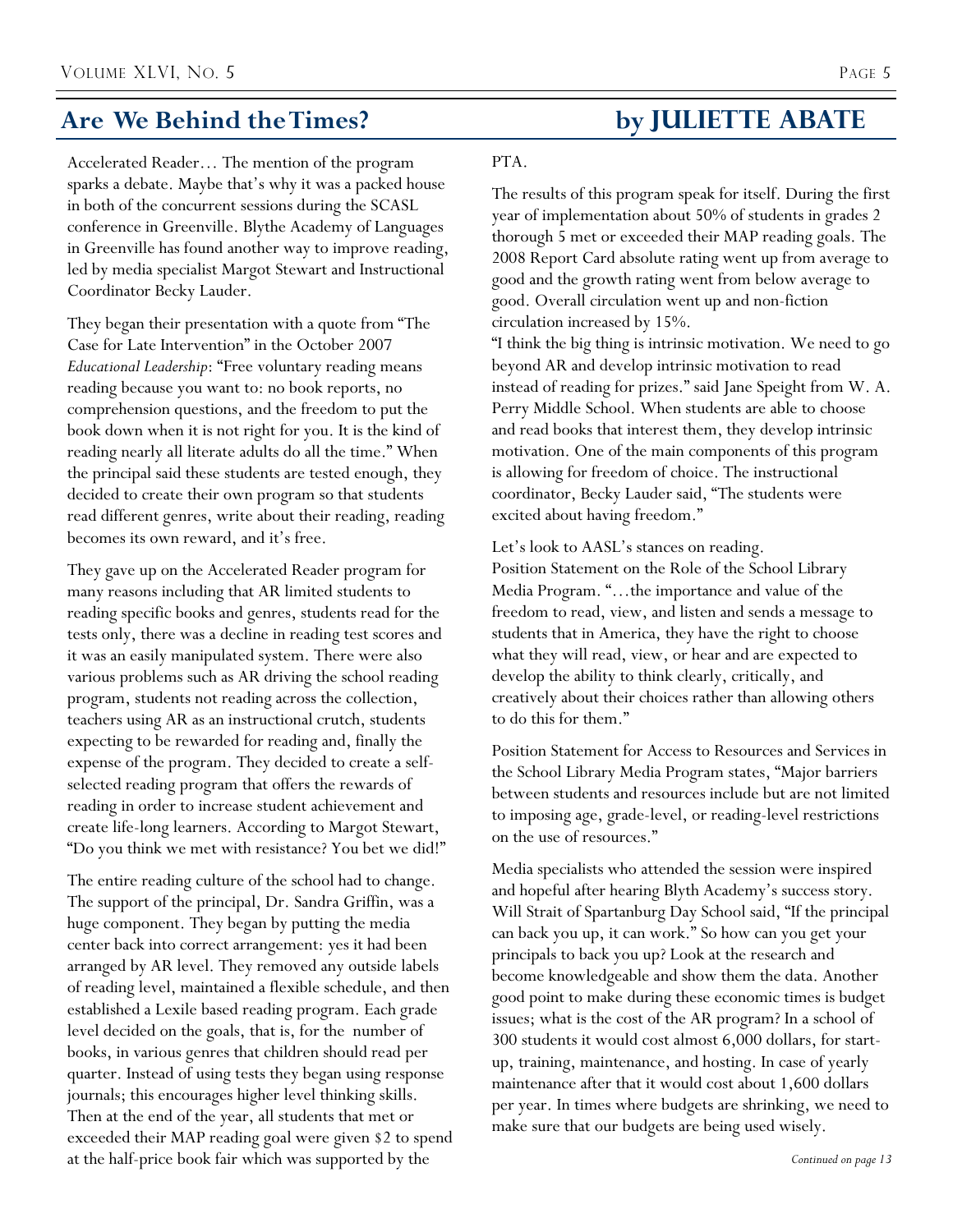## **School Library Media Services by MARTHA ALEWINe**



South Carolina Department of Education

Together, we can.



Spring is here. Students are already thinking of what they will do during the eagerly anticipated summer break. Librarians and teachers are thinking of how to encourage student recreational reading during the summer months. Research has consistently shown that students who do not

read during the summer lose ground academically and must work doubly hard to regain that ground in the next school year.

Our students have access to many summer reading programs. The public library summer reading program is especially good and really gets students excited about reading. Many schools plan summer reading programs but often these schoolplanned programs limit students' choices of what to read and require students to complete some type of assessment to prove they did read the assigned books.

The South Carolina Department of Education's summer reading program, *No Book Left Unread,* is a summer reading program that (a) works with other programs, such as the public library's summer reading initiative, (b) encourages students to engage in self-selected reading, (c) recognizes students, faculty/staff members, and schools for reading accomplishments, and (d) provides books to school libraries and (e) books for students' and faculty/staff members' personal libraries.

*No Book Left Unread 2009* kicks off on June 1 and concludes on August 31. All the information you need to participate is now available online at *http://martha.alewine.googlepages.com* and *http://reading-calendars.pbwiki.com*. Over 8000 students participated last summer, reading 15,957,224 pages. Our goal for this summer is 16,000,000 pages with at least 8500 students participating and representing all 85 districts.

The final report is due on September 15, 2009, and the Reader Leader Schools and Individuals will be announced by September 30, 2009. The formal awards will be made at the next conference of SCASL, March 2010, in Charleston. We are excited that our sponsors—Follett Library Resources, The Reading Warehouse, and SCASL—continue to support this reading encouragement program.

I look forward to receiving your school's registration forms and your final reports.

Martha Alewine School Library Media Services *malewine@ed.sc.gov* 

## **FROM THE ADVOCACY COMMITTEE**

The SCASL conference in Greenville was a great opportunity to premiere the SCASL Tips book, *What They Didn't Tell Me About in Library School!* If you missed out on purchasing one of these great books at the SCASL store, don't worry! You can still purchase one on *www.scasl.net* for ONLY \$5! Thanks again to everyone who contributed to and has supported this book.

Jessica Felker, Advocacy Chair *jrfelker@lex5.k12.sc.us*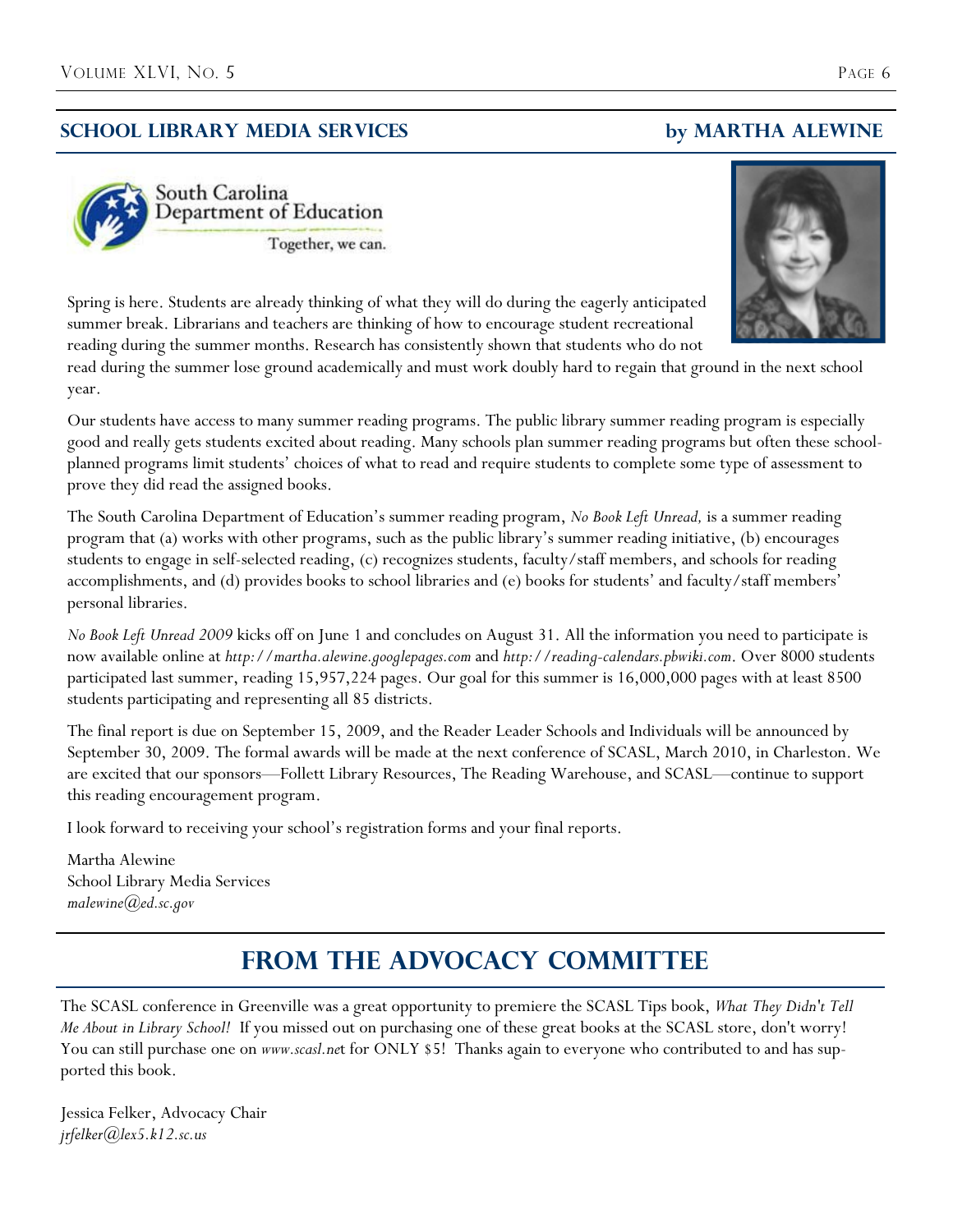## **News Literacy: Engaging 21st Century Students in Issues that Matter by Frank Baker**

There is a new phrase on the education horizon: *news literacy* and it's gaining steam at least at one institution of higher education and soon in middle and high schools.

There is a general consensus that students don't think critically about the news they consume, whether they get it online, from Jon Stewart, or somewhere else. Now you and I probably still read a newspaper, a news magazine, or watch the nightly local TV/network news. We consider ourselves to be informed. Thomas Jefferson realized the health of a democracy was dependent upon an informed electorate. The health of newspapers has certainly been in decline, with readers flocking to online and other sources. And with the drop in readership, advertisers have disappeared too, leaving the future of print journalism in jeopardy.

But recently, I have been introduced to two *news literacy* initiatives, both designed to address the need to increase critical thinking and civic engagement in young people.

Last November, I was pleased to be among those participating in "Rebooting the News," a three-day event at Temple University in Philadelphia. Attendees came from the fields of journalism, news, education and activism, just to name a few. Among the highlights was hearing details of the newly developed News Literacy college course at Stony Brook University, New York

But recently, I have been introduced to two "news literacy" initiatives both designed to address the need to increase critical thinking and civic engagement in young people.

Last November, I was pleased to be among those participating in "Rebooting the News," a three-day event at Temple University in Philadelphia. Attendees came from journalism, news, education and activism, just to name a few. Among the highlights was hearing details of the newly developed News Literacy college course at Stony Brook University, New York. This is not about journalism education, but rather education for all**.** Working groups had lengthy discussions about what this might look like in American schools and why all of this is critical.

The dean of the college of journalism at Stony Brook is Howard Schneider, the former managing editor of "Newsday." His definition of news literacy is: "the ability to use critical thinking skills to judge the reliability and credibility of news reports, whether they come via print, TV, on the Internet-- reliable information is actionable information— it allows news consumers to make a judgment, reach a conclusion, or take an action."

During the "Rebooting the News' event, participants created their own definition of news literacy: "News surrounds us and as such news literacy is an essential life skill for everyone. To paraphrase Thomas Jefferson: Knowledge of current issues is essential to informed citizenship in a democracy. We are concerned about the effects of media messages on children and others. Modern participatory culture makes every citizen a potential creator of news in social media, blogs, email and the web. We believe a literate citizen understands the purposes, processes and economics of news. Therefore, it is time for American education to include the acquisition of 21st-century, criticalthinking skills for analyzing and judging the reliability of news, differentiating among facts, opinions and assertions in the media we create and distribute. News literacy standards can be research based in multiple content areas. It can be taught most effectively in cross-curricular, inquiry-based format at all grade levels. It is a necessary component for literacy in contemporary society."



The second News Literacy project is the

brainchild of former Los Angeles Times newsman Alan Miller ( a Pulitzer-prize winning investigative reporter.) Miller is recruiting current and former broadcasters and journalists to partner with middle and high school teachers to teach news, news literacy, the First Amendment and more.

Miller says the goal of The News Literacy Project is "to give students the tools to be smarter and more frequent consumers and creators of credible information across all media and platforms. Students (will) learn how to distinguish verified information from raw messages, spin, gossip and opinion and (will be) encouraged to seek news and information that will make them well-informed citizens and voters."

Why is all of this important?

A good question might be, how is news used and/or taught at your school, if at all ? Do teachers know how to properly incorporate the news into English/Language Arts or socialsStudies or other subjects? Does your school or district provide any professional development that might help teachers understand the news process and how to engage students in news literacy activities?

A student advisor to The News Literacy Project wrote recently in the New York Times: "*It is far easier to browse oversimplified headlines on the*  Internet than it is to pick up a newspaper and read an article in depth." Ease and brevity might not be the best option for understanding news, especially complicated stories like the recent US economic bailout.

Schools do have options for engaging students in news. A few examples include the excellent Scholastic/NY Times weekly in-school magazine UPFRONT. Weekly Reader's CURRENT EVENTS periodical is another option. CNN offers "Student News," a daily commercial-free newscast aimed at students. *(http://www.cnn.com/studentnews)* Channel One, although much maligned, is a well produced newscast with strong education content.

In these tough economic times, none of the above options may work for you or your teachers. But everyday, the news offers stories and issues that are teachable moments. I hope you might consider how your students receive and understand the news.

If you want to follow developments in news literacy, please go to my web page: *www.frankwbaker.com/rebooting\_news\_standards.htm*

As always, I welcome your feedback Fran Baker *fbaker1346@aol.com*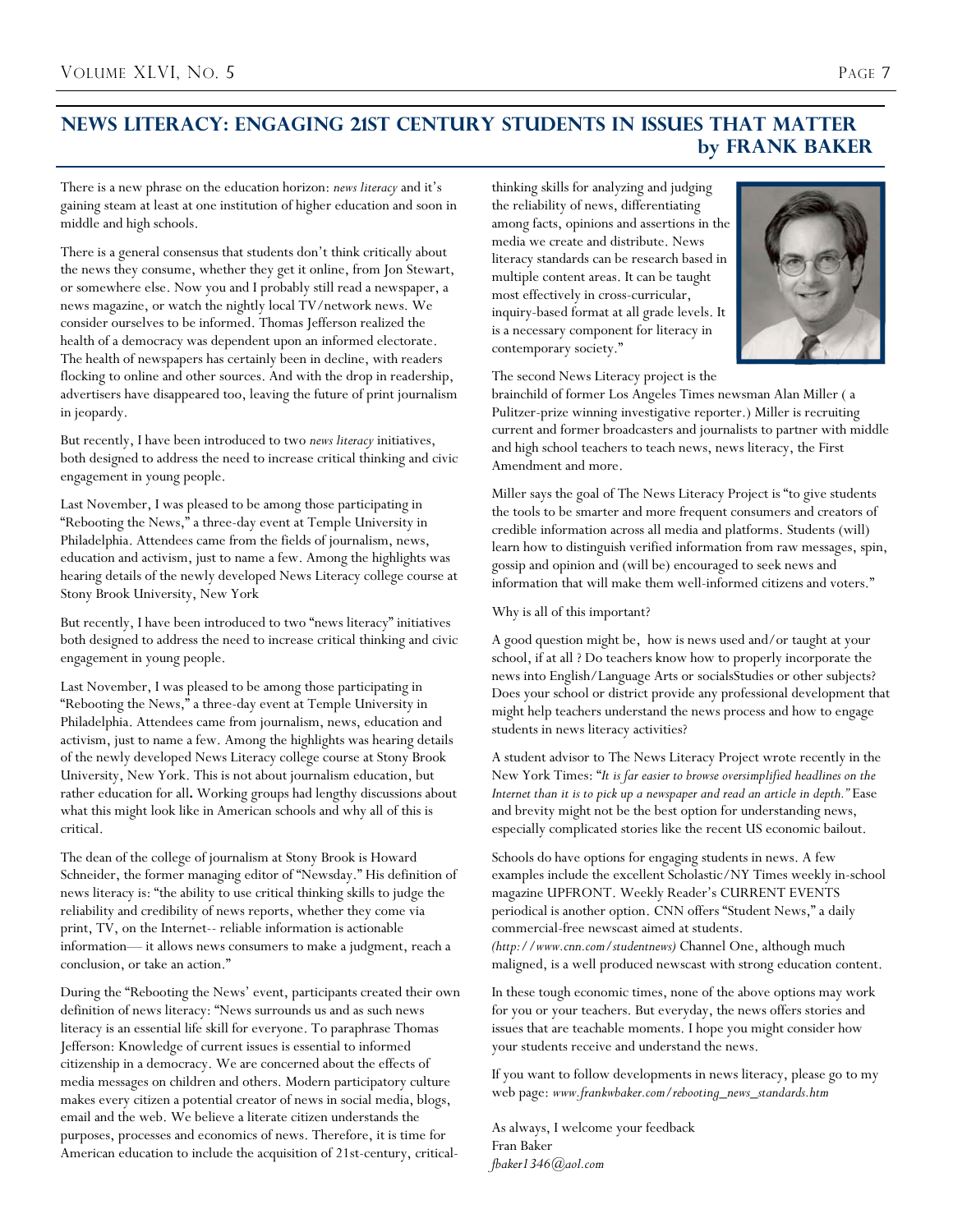## **SCASL Regional Network News Frankie O'Neal, Director**

### **Region 1A.**

**Oconee County.** Congratulations to **Fredda Shaw,** library media specialist at Code Elementary in Seneca, who was the recipient of the Nancy Jane Day Scholarship at this year's SCASL conference in Greenville. **Anderson District 5. Martha Taylor** of McCants Middle School was named South Carolina Media Specialist of the Year at the SCASL conference. The award honors a full-time media specialist on the basis of exemplary library media programs as well as active participation and service to SCASL and other related professional organizations. The presentation was made during the Awards Luncheon at the Annual Conference in Greenville. Other District Five schools and educators were also recognized at the luncheon. They include: McCants Middle School, named a 2008 Reader Leader School with a total of 511,858 read during the No Book Left Unread 2008 Summer Reading Program; Midway Elementary School, named a 2008 Reader Leader School with a total of 228,604 pages read; and Midway was also recognized for having the highest percentage of student participation (38%) of all elementary schools taking part. **Melinda Butler** is the library media specialist at Midway. Sandy **Steely** was named the 2008 Middle School Faculty/Staff Reader Leader in the 2008 Summer Reading Program. Ms. Steely read 29,848 pages during the summer.

### **Region 1B.**

**Spartanburg District 5.** Wellford Elementary School is the proud recipient of The National Endowment for the Humanities new Picturing America initiative. Picturing America provides an innovative way for citizens of all ages to explore the history and character of America through some of our nation's great works of art. **Melanie Dillard** is the media specialist at Wellford Elementary.

### **Region 4A.**

**Newberry.** In January, librarian **Cerese Long**, and assistant **Amy Wise**, brought life to the old, old West with a weeklong series on cowboys. Long and Wise dressed as cowboys and read cowboy books to the students around a campfire while students enjoyed marshmallows and apple cider. In February, Long and Wise presented Fabulous Females from Fairytales which included costumes and puppets. Mid-Carolina High School and Mid-Carolina Middle School are looking forward to a visit in April by the national award-winning teacher/author **Sharon Draper**, whose books include *Tears of a Tiger*, *Copper Sun*, a 2008-09 South Carolina Book Award nominee, *Romette and Julio*, and *November Blues*. **Fairfield.** The Fairfield County media specialists and the Fairfield County Public Library including the Friends of the Library are busy planning the Annual Fairfield County Read-In scheduled for May 1st. The Fairfield Central High School cheerleaders, drama, dance and music departments will provide the entertainment along with lots of reading. Join in on May 1st at the Fortune Springs Park/Old Armory in Winnsboro. For more information, contact **Harriet O. Pauling**, Fairfield Middle School Media Specialist *http://fms.fairfield.k12.sc.us*

### **CONGRATULTIONS:**

### **Region 3.**

**York District One.** Congratulations are in order! **Libby Childers** was named Teacher of the Year at Hunter Street Elementary School. **Kay Falls** was named Teacher of the Year at Harold C Johnson Middle School

### **Region 7.**

**Chesterfield.** Congratulations to **LaSandra Grimsley** who has been named Teacher of the Year at Pageland Elementary, and **Pat Banasiewicz,** who has been named Teacher of the Year at Cheraw High School.

## **Congratulations to All!**

**Elizabeth Padget** from Lake Forest Elementary and **Emile Woody** from Wando High School have each been selected to receive a FREE 2010 SCASL Annual Conference registration from all of the scan cards that were returned at conference in Greenville! See you in Charleston, March 10-12, 2010!

 During the SCASL Conference this year Capstone Publishers and Watson Library Services gave away an all expenses paid trip to the AASL Conference in Charlotte. Pictured are **Melinda Taylor**, the winning SCASL member, and **David Watson.**

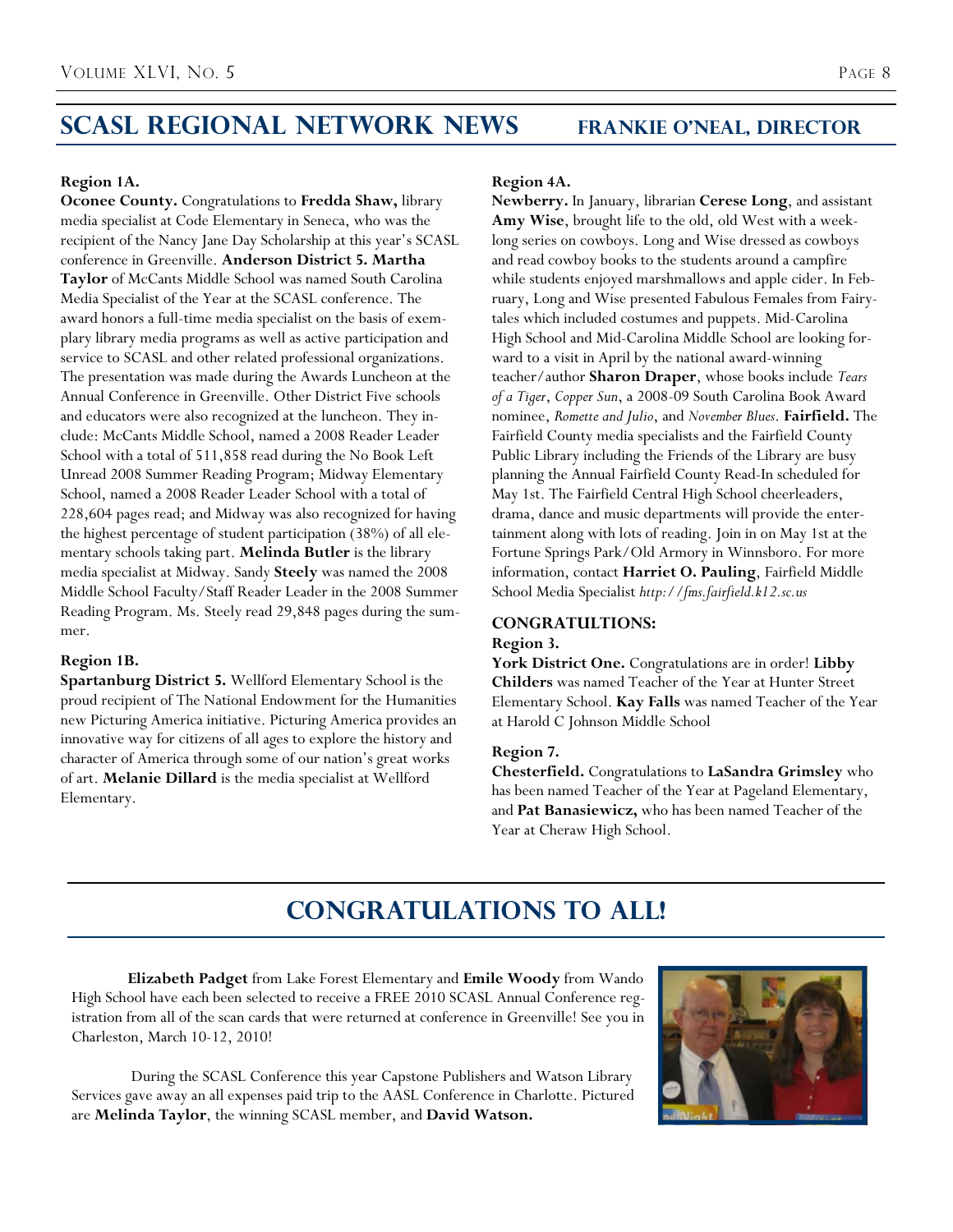## **Weeding While You Work… by Angi Thoele**

To weed or not to weed? Some may question the necessity of this sometimes dreaded library duty, but there really shouldn't be a question about it at all. Our libraries need to be weeded in order to serve our school community with the best up-to-date resources possible. A good school library is not about quantity. It is about quality! Who cares if you have 30,000+ materials in your collection if what you have is old school? The only library where this would be a good thing is an archive or collection. However, that is not the purpose of a school library. If your collection is not up to date, well then, it's time to get a move on. 'Out with the old and in with the new.' It's time to weed.

*So what do you do now? When do you find time to weed? Maybe you only need to weed a few items here and there. Maybe the task you are looking at is so overwhelming you have no idea where to begin.*

If this is the case and you feel as if you'll never get your library collection in ship-shape, then breath deep and take things slowly. Your circulation software should be able to run age reports and even give you the ideal age ranges, not to mention that you can consult books like "Less Is More: A Practical Guide to Weeding School Library Collections" and find articles or guidelines available online. There are also online programs that can analyze your collections, such as Titlewise by Follett. Simply upload your files and 'ta da.' There's your information along with two tabs that get straight to the point: Age Sensitivity and Aged Titles. Once you know what you need, or rather what you need to get rid of, then you are ready to begin. You may want to print out the information to guide you. However, you are a professional. Once you know what you need to do, trust yourself to do it. Sometimes if I have the time (haha), I take the list and a cart with me then pull items accordingly. My favorite way is to weed while I work. (You are welcome to whistle while you work as well.) I usually do this while either shelving books or straightening up shelves…weeding not whistling. I can't help but notice the poor, old, decrepit books calling to me for retirement. I try to do this a little each day or a little each week, depending on my current weeding needs. It is much easier to weed in a slow consistent manner over time, than to try to do it all in a week. That would be overwhelming, stressful, frustrating. While this last approach can be accomplished, it is most likely not going to happen during an active school day. So that means time after school or on

weekends. It is, however, your choice how you weed your library. It is whatever way works best for you, your life schedule, and your personality.

*Now that you know when you will weed, how do you make the decision to weed some of your materials and not others? You need to look at four issues about the materials in your collection: age, content, condition, and format.* 

Let's talk about age. What is the magic number? Well that depends on the type of book. The acceptable date for non-fiction items may vary by the subject. Follett's software Titlewise states five years as good while three is best. The acceptable age for fiction can be much higher. Remember you are the professional. You make the final decision for your school library keeping the students' best interest in mind. If you are an elementary school librarian with a copy of "Make Way for Ducklings" which has a copyright date of 1941, does that mean you need to get rid of it? No, it is still a fine story, not to mention a Caldecott Award winner. But do you still need the 1941 printing with the old two or three-color ink cover art? If you are a book collector or archivist, then maybe yes. But you need to purchase a new copy for your library! There are many old stories that are reprinted in nice, new books with jazzed up cover art to appeal to our readers today.

Then there are the books in your collection that you and your students are just plain scared to open because they are *sooo* old. The old white-penned or stamped call letters hint at a book's age. If you dare open it the pages may fall out because the glue has disintegrated. (Seen this…) Some materials are so old bugs may crawl out. (Yes, I've experienced this too… and it was NOT fun!). Maybe you have some books that are so ancient and unused that the layers of dust are enough to make my allergies scream out for mercy and send me running for my inhaler. Well, if this is the case, go get yourself a pack of dust masks from the Home Depot and get to work, because these books have to go! If you don't want to touch them I guarantee your students don't want to either. We all know that the cover of a book is a major selling point for kids. I have watched my students over the years. They would rather walk out empty handed than choose a book that looks old. You know what I'm talking about--that old-timey font and the very noticeable yellow pages that were once white. Maybe you are thinking, "But if I take them out of the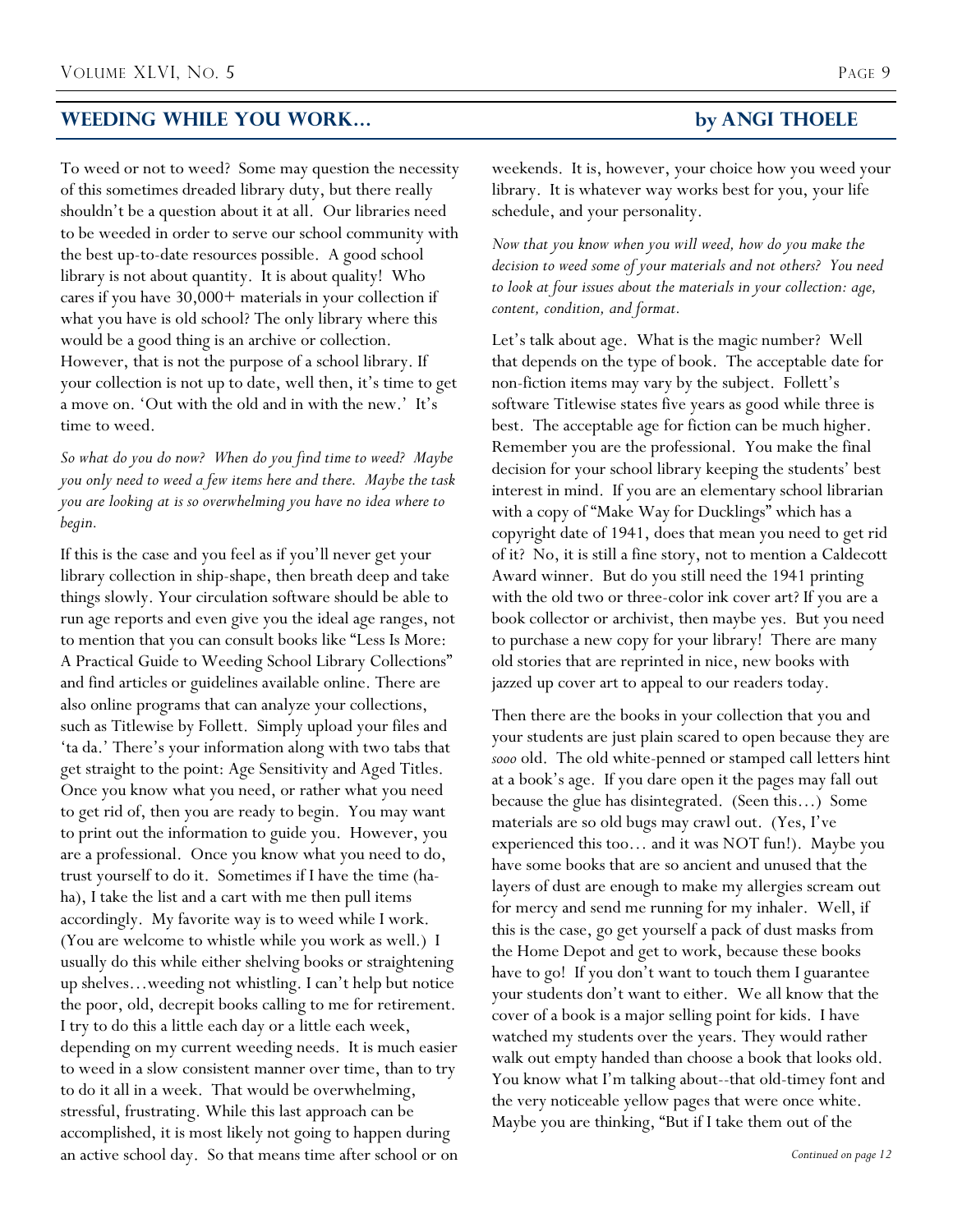## **E-Reading**

Electronic books are rapidly rising in the attention getting area of school library. While I'm not so sure they are cost effective yet, they have me coveting them on many fronts. Kindle, Sony E-reader, and even apps to read on your mobile phone, they are generating a lot of interest. Is this the key to getting today's youth to read? I cannot envision myself curling up on a cold rainy day or stretching out on the beach with my favorite e-reader. Still, I'd like to have one…

## **Pocket-sized Everything**

There is a trend for everything to downsize. Smart phones are now small enough to fit in our students' pockets. Laptops are now small enough to fit in a man's inner suit pocket (and they have a cute little name too—NetBooks!) There is a new kind of projector that even fits into the palm of the hand. Some of these items certainly would make those who love their gadgets while they travel very happy. I myself REALLY want a new smartphone and a netbook. Just have 2 problems—no financier and no idea exactly what I want. I just know I want one of everything. Budgets do tend to get in the way.

## **Cloud Computing**

I have heard this term thrown around quite a bit in the last few days. So what exactly is it? Cloud computing is what makes a small netbook or a smartphone so attractive. No longer do you store your data on your computer or laptop. You store them online. The cloud reference is about using the Internet for a storage place. Many people are turning to online storage solutions. More and more are turning to programs online like picture storing sites (Flickr, PhotoBucket, others) as well as video storage (YouTube.) There are also entire applications, like Apple's MobileMe to manage online cloud computing. Drop Box and Box Net are great too. Most of these offer a free portal that is limited in size with an added cost for unlimited. Google offers their Google Apps package free, and you can have access to a word processor, a presentation program, and a spreadsheet just to name a few. All that is required is a Google Account. (Google Apps is also set up for great online real-time/same time collaboration, another lure to their package.) Consider how the Google Apps can level the playing field for students who do not have access to expensive word processing or presentation programs that schools utilize at their homes. These tools enable students to be productive no matter where they are—as long as they have a connection.

## **Gaming & the Library**

While I'm not a big fan of gaming in general, more and more I hear kids asking for gaming books and magazines. I have read that school librarians are beginning to use gaming as a way to attract students back to the library. Gaming (both board games and video or online games) seems to be in the spotlight in current literature, primarily for its ability to encourage higher order thinking skills. After seeing Liz Martin's session at our recent SCASL Conference, I can see that I need to reconsider gaming, and perhaps use it to not only bring back a segment of my school population that has abandoned the library, but also to encourage some thinking outside the box and construction of problem solving skills, all using the vehicle of gaming.

## **Final Thoughts**

While I have not used any gaming in the library, I have experienced other trends discussed here, either in person or with another user. I must confess: even though I adore my Apple MacBookPro laptop, I do believe my next computer hardware investment will not be a \$2K computer, but instead be a Netbook less than \$400. The ability to manage all my files in the clouds and its low cost make it extremely affordable and interesting to consider. With the low cost of Netbooks, I wonder if schools or libraries will ever consider these as an alternative to the expensive tools that are purchased? Only time will tell.

Cathy Nelson, *cathyjonelson@gmail.com*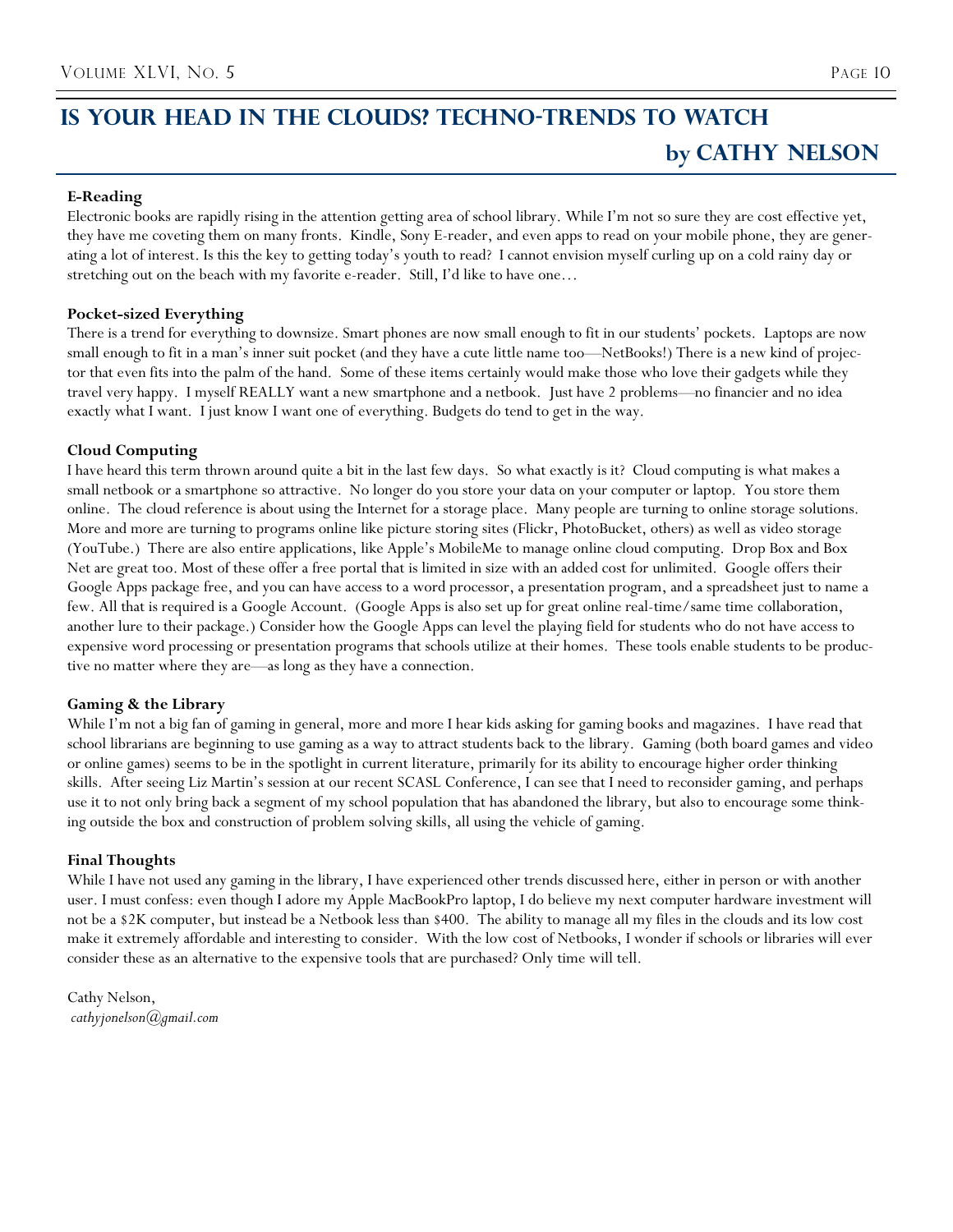## **Love your Library**

In celebration of National Library Week, April 12-18, 2009, you can take a moment to share how you have benefited from using the library. Personal stories can make a difference in funding for public libraries statewide and ensure that every citizen has access to quality resources and information.

Simply visit *www.statelibrary.sc.gov*, click on the **Love Your Library?** link, and fill out the online form – it's that easy!

Just like you, thousands of people all over South Carolina use their public libraries to access the information they need to improve their lives, find jobs, and to help their children learn and stretch their imaginations. Share your library story today!

The campaign is an initiative of the South Carolina State Library (*www.statelibrary.sc.gov)* and the Association of Public Library Administrators (*www.scapla.org*).

## WEEDING Continued from page 9

collection my number of materials will go down." Yes, it will, but that is going to actually be a good thing because then you will be able to show a need for new books, a need that was not there before because you kept these old nasty books that no one wants to use. If your shelves were fat but unused, it isn't helping your students out.

Well-Worn & Loved - We just talked a little about the condition of your materials in the previous paragraph but it all was the result of age. Now let's talk about when to weed because of the material's condition without regard to age. What can make a book's condition bad enough to put it in File 13? Mold/mildew, coloring, pencil and pen markings, spills, food, torn pages beyond repair or just too many repairs, period, are a few of the signs to retire these materials. You only have one copy left of Lio Lionni's "A Color of His Own." It is a must for Miss Paige Turner's annual author study. Almost every page is taped at some point, most of them along the bottom edges toward the spine from all of the page flipping over the years. When you have basically used an entire roll of tape over time to fix a book, it is time to say goodbye and buy a new copy. (It also may be time for you to come up with an idea for pages that don't tear, patent it, become a millionaire, and make librarians all around the world rejoice! But until indestructible pages are created it is time for this book to be weeded.)

Mold Pox & Mildewitis - I have had a book come in from Mary Beth who had accidentally left it on her front porch, to sit there in the sun and rain, finally returning it with a lovely case of what would seem like chicken pox. Instead of these spots being red they are black with uneven ever-growing edges reaching out in a great-googly-moogly somewhat hairy mess. This book has caught a bad case of mold/mildew. Don't even think about it! Put this book out of its misery and save your library. It is better to weed this book and any others bitten with the mold/mildew bug then find the funds to replace the materials. As I said previously I have allergies. My mold/mildew allergies are the worst. In fact I am so attuned to it that I can smell this destructive growth, reacting immediately. It's different from the dust. With mold, my eyes begin to water, my nose runs for the hills, and my head aches for freedom from this fungus.

Please look in the next MCM issue for more information on weeding, focusing on content and format. If you have any interesting stories to share about this type of weeding please email me at *athoele@lex5.k12.sc.us* so I can include them. Weeding guidelines can also be found on ALA's Website along with the school library media specialist section of the SC DOE site, administered by Martha Alewine. The latter site has a nice straight-forward document called "Guidelines on Weeding**."** I love the ending quote. **"Remember: Final decisions on weeding rest with the library media specialist."** 

Angi Thoele *athole@lex5.k12.sc.us*